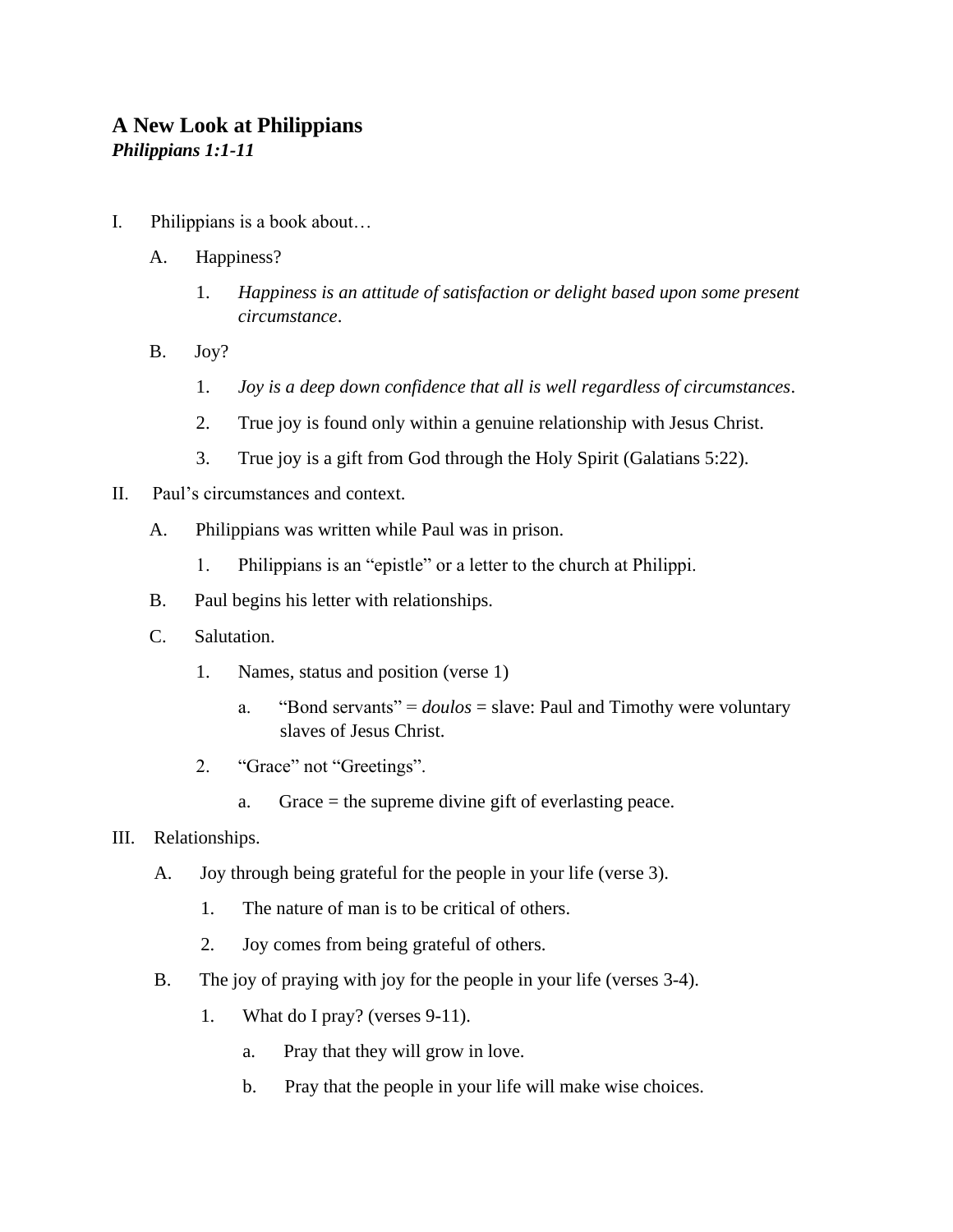- c. Pray they will live with integrity.
- d. Pray that they will become like Jesus.
- C. The joy of expecting the best from others (verses 5-6).
	- 1. It is normal to expect the worse from people.
	- 2. Paul's confidence in other Christians isn't because of them, it is because of the work God is doing in them (verse 6).
- D. The joy of affection for others (verses 7-8).
	- 1. Paul loves with his mind and his heart.
	- 2. Most relational problems happen when one reacts with the head rather than the heart.
	- 3. "Affection" =  $(Gr)$  *splagchon* = one's deep inward parts, the internal organs (stomach, heart, liver, lungs, etc.).
	- 4. Our goal should be to love others like Christ loved us.
		- a. John 3:16

**For God so loved the world, that He gave His only begotten Son, that whosever believes in Him shall not perish but have eternal life…** 

b. 1 John 3:16

**We know love by this, that He laid down His life for us; and we ought to lay down our lives for the brethren.**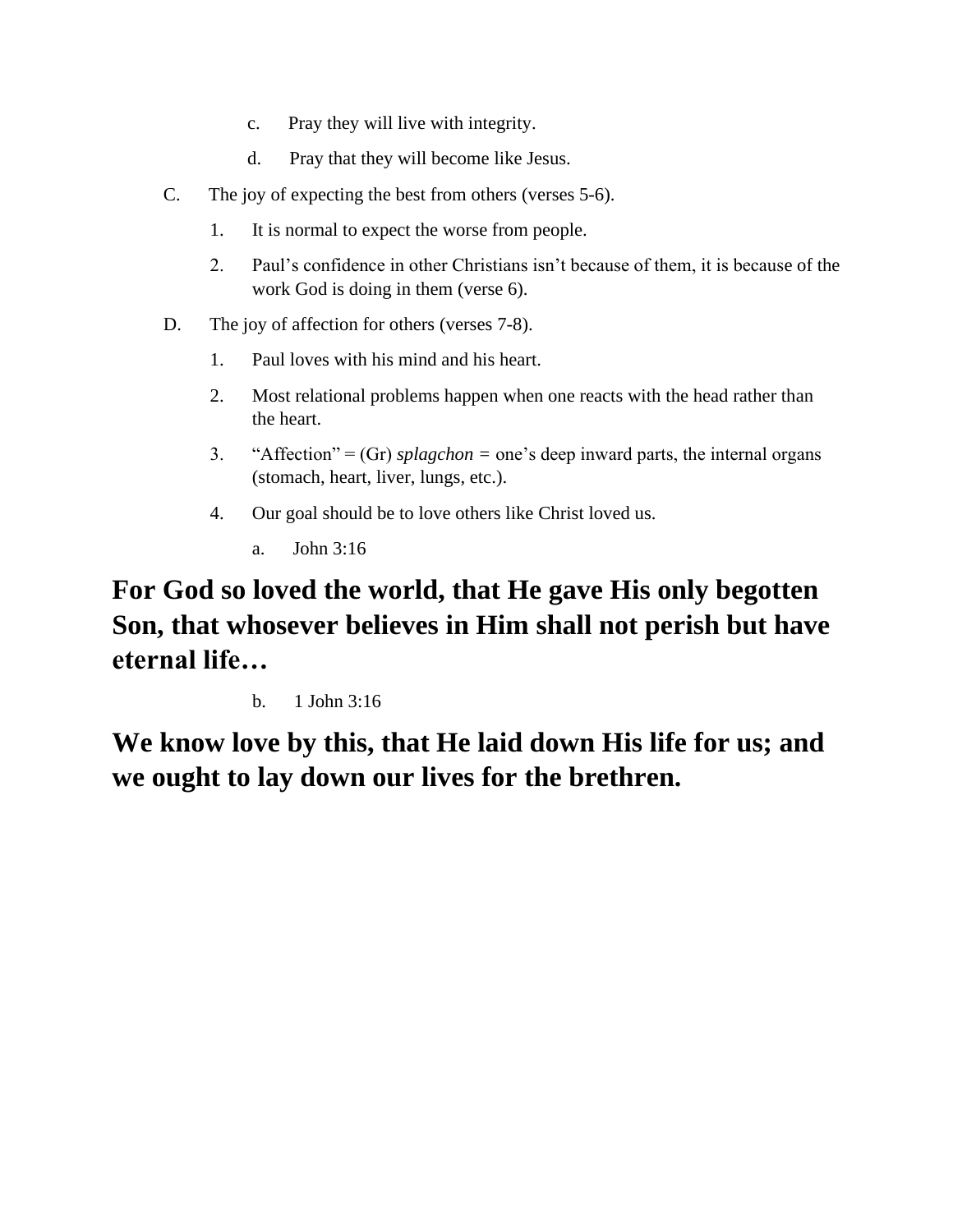# **A New Look at Philippians** *Philippians 1:1-11*

This morning we are going to begin a new series… we will be taking a **new** look at the book of Philippians… what do I mean by "a new look"…here's the story…. last time I spoke we looked at wisdom and how to get it for the New Year…

I began by showing how fast human knowledge was exponentially growing… I'll spare a repeat of the numbers but I concluded with the estimate that we are doubling human knowledge every 12 hours…that is a stunning figure…..

What this means is that much if not most of what we know now will be obsolete in a very short time… this hit home to me a few months ago as I was preparing for a sermon and I opened one of my fairly new commentaries… published in 2008… and as I read the commentator's application of the passage…[exposition and application]. It was no longer relevant….. it was out of date…

Our society…our culture… our current situation has changed so very drastically in just the last five years…. That books written five years ago are out of date!... think of how the world has changed in just the last two years!... I was reading a wonderful book written in 2019 and it was out of date!

The world looks nothing like it did in 2019, 2018… and we are concerned with things… dealing with things... thinking about things we never could have imagined just two or three years ago... as I mentioned last time…It will no longer be church as usual …

When you consider the current events of today... the socio-political...economical...and moral make up of our rapidly changing society and world…general world unrest…lack of confidence in being able to find truth .. and let us not forget the spiritual condition of our culture….all are converging on us **not letting us** "do church as usual"…

You can't be a nominal Christian... you won't make it!... animosity and hostility is welling up towards those who profess a biblical belief and embrace a life in Jesus Christ…culture around us is demanding compromise as a minimum…

Because of all this reality… for the last year in my personal Bible reading time I keep going to the book of Philippians… Philippians has been such a great help in keeping me from a state of fear, panic, doubt, depression and worry….as I look around I don't see much joy in the faces of people….

So I thought… we need to go through Philippians together…. The thing is… we've already gone through Philippians together if you were here in 2018…just four years ago…I pulled out my notes from 2018…. And my first thought was… the world has so drastically changed since I preached this series… in fact… much of what I said then as far as application goes… is not applicable today….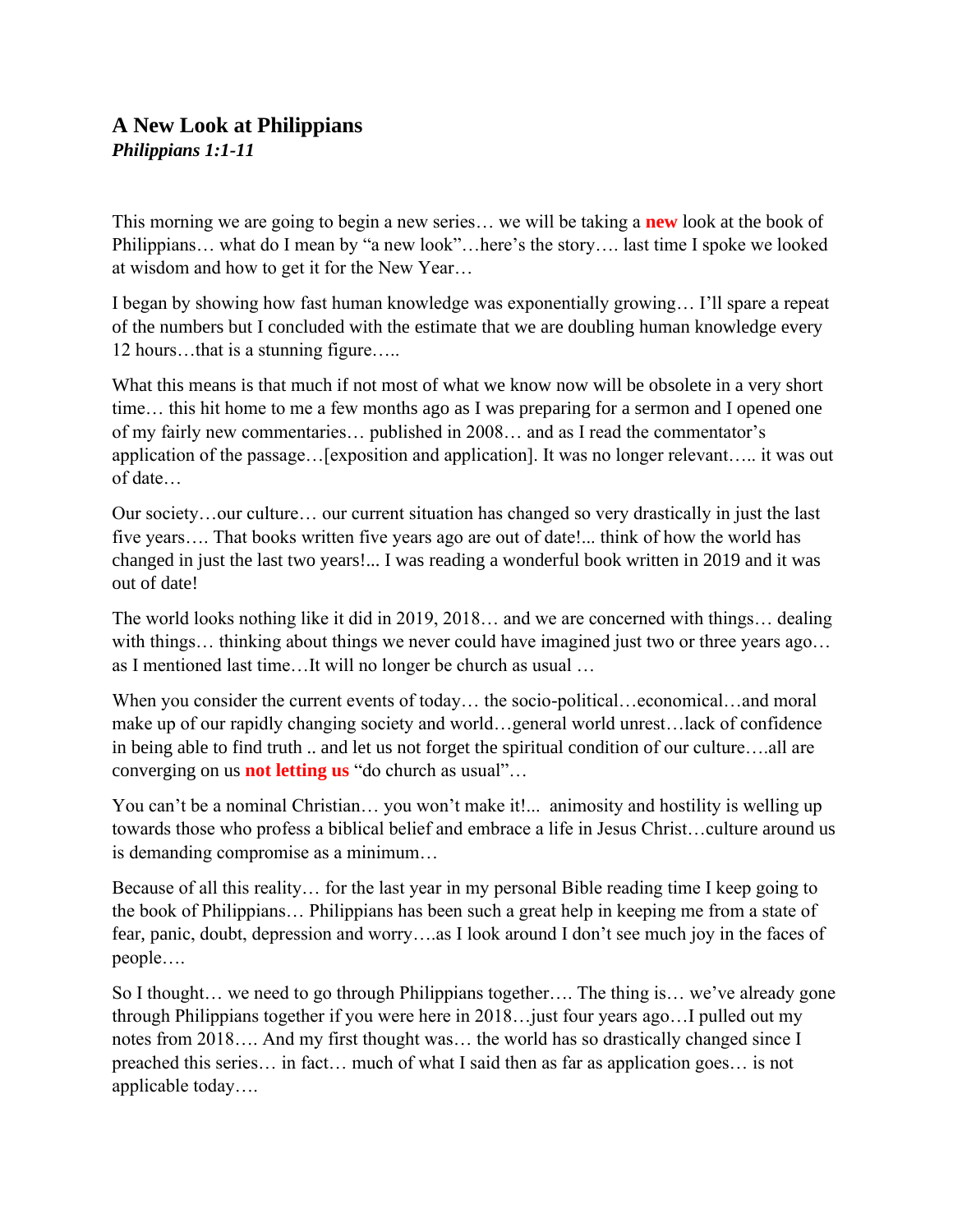This is not profound or original… but this is something I wrote in my notes just three days ago… *Everything in the world is in a constant flux… always changing… everything is subjective… but God and His word never changes….* 

Yesterday… I received an email from one of our members and she ended with… *it is all crazy…as everything seems to be fluid… subjective and changing rapidly… I'm so grateful God never changes….* 

God's word never changes because God never changes… this is such good news!... we have a rock we can stand in in a world built on sand!....the book of Philippians hasn't changed…. But the world around it certainly has…. so we are going to look again at this wonderful book… a new look…in the context of now…

I believe we are actually closer to the culture and spiritual condition of the people and times that Paul wrote this epistle for… this morning is introductory…

I was reading an article about Philippians written by a very well known pastor of a very, very large church in Southern California…He said Philippians is the "*happiest book in the Bible*"… it *is all about happiness and how you can get it*…. *You don't go looking for happiness… you create it…* 

Actually Philippians is about something far greater than happiness… happiness... it is tenuous…its fleeting…fickle… you have it one day and maybe not the next… Philippians is not really about "happiness"… it is about "joy"…Only 104 verses but 16 of them contain the word "joy" or "rejoice"… I think it would be more accurate to say…. *Philippians is the most JOYFUL book in the Bible…because it is!* 

I think there is a confusion with the difference between happiness and joy… It would really be great if all of you are happy this morning… but I hope and pray all of you are joyful this morning….. so what's the difference… that's a good place to start.

Happiness is an attitude of satisfaction or delight based upon some present circumstance....

Ok… circumstances are not so good today are they?...

Happiness is related to happenings…. Happiness is related to *happenstance*. That's an interesting word… Happiness is related to *hap*, which is an ancient word that basically conveys the idea of chance. I means "lucky"….by chance

Happiness is that which you really can't plan and program…you can't schedule it into your day [Dennis Praeger on Fridays has the happiness hour… ] *you can't schedule in happiness…..* 

Happiness... it may happen, it may not happen, and it seems so elusive today...

[I was raised about a mile away from the "*Happiest Place on Earth*"…. Disneyland… that's what the sign says at the entry…. And it is a happy place… you go in… and all these pleasurable sensations come over you...you feel happy... at the end of the day... you add up all that it cost.... And the happiness dissipates! ]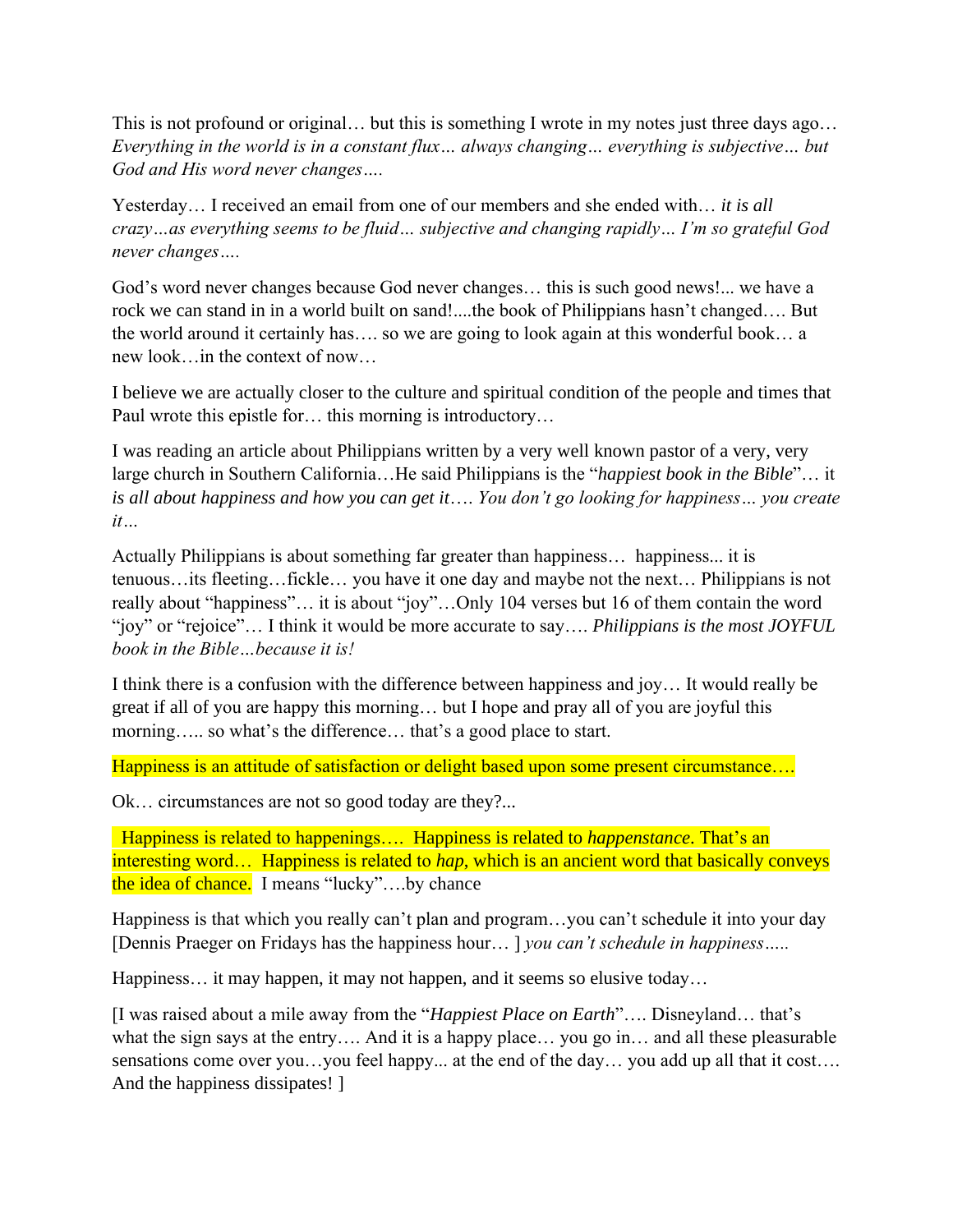But joy…is not related to circumstances or chance at all… joy is a deep down confidence that all is well… no matter what is going on in your life…no matter what comes at you… no matter what your circumstances are…no matter the difficulties… no matter the problem... you can have joy... if you are filled with joy...it's immovable. **[because joy is not fixed on your** circumstances….]

Joy, is to be understood in a biblical sense...joy is inseparably related to God....<sup>[I don't believe</sup> that true joy can be found outside of a genuine relationship with Christ…]…It must be understood to be a permanent possession of *every* believer… not some whimsical delight that comes and goes as chance may offer it opportunity.

I truly don't think you can be a Christian and not have joy…to be in Christ is to have great joy. I believe that only Christians know true and lasting joy…we know that joy is intrinsically linked to the Holy Spirit…. remember the fruits of the Spirit?....

Galatians 5:22….remember?... **the fruit of the Spirit is… love… joy!** *Peace, patience, kindness…* SO… you accept Jesus as your personal Savior…. The Lord of your life… God gives you an amazing gift… what?.... The Holy Spirit!... the Holy Spirit dwells in every believer… and what does He do?.... He yields within you fruit!..... JOY!

So joy… is a gift from God to every believer!

Not that it can't be diminished…just as the power of the Holy Spirit can be diminished in your life if you suppress Him… you can *diminish* the *realization* of your joy when you sin against God…. Sin against Jesus Christ…because there is a dynamic between your relationship with Jesus and your level of realized joy… if you are going through a season of sin in your life… *realization* of your joy will diminish….. But if you are truly a Christian… you can't *lose* your joy….you must consciously realize it.

The verb "to rejoice" appears 74 times in the New Testament… the noun "joy" appears 59 times in the New Testament.. it is part and parcel of the Christians experience… We're talking about joy; much, much different than happiness.

Many have erroneously concluded that because this letter…. This epistle is such a joyful letter… that the circumstances surrounding Paul and the Philippian church he was writing to was a happy, joyful problem free church…. Not like the other churches Paul wrote to…. The fact is…

Philippians is a joyful letter but its undercurrent is a sober realization that time is running out…Paul wasn't writing this epistle siting on his 50 million dollar yacht under the Mediterranean sun… *"consider it all joy folks!"*

Paul was in prison when he wrote it… facing a possible death sentence…the church that he began in Philippi was facing the encroachment of a very hostile world toward their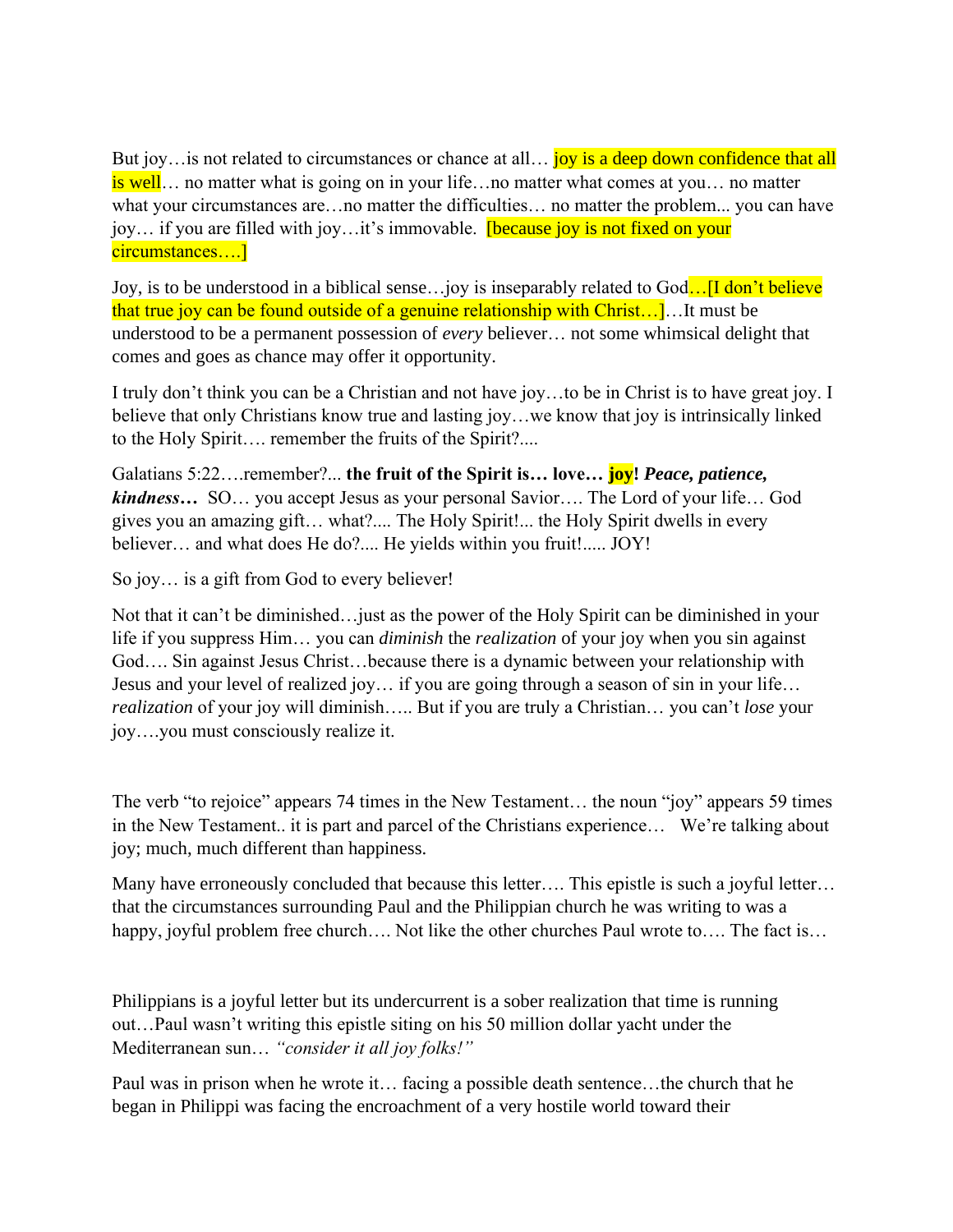Christianity… false doctrines were trying to infiltrate… always the threat of persecution…relationship tensions within the church… and just good old stress…over life…

So I thought… this just might be applicable to us today!... the message of Philippians is pointed at us… let me just read what J.A. Motyer says Philippians answers for the twenty-first century church…. You and me:

*The answer to the brevity of life… how we navigate through the sad spectacle of a church crumbling in its denominational castles… what objectives should control the rest of our lives?... what is the REAL nature of the church?... What is the faith of the church and how can we maintain it steadfastly and untarnished in a day of threat and doctrinal confusion?*

*… And what does our Lord promise to us?... What will we find Him to be in our hour of need?... How can we enjoy His benefits…. And will we find them sufficient?...the answers to all of these are rooted in the joy that we have only through Jesus Christ* .... this is why we are going to spend some time in Philippians!.... we need to embrace our joy!....joy IS the Christian life...

Philippians is called an epistle… an epistle is simply a letter…and Philippians is a very personal letter from Paul to the church he started in Philippi… which is the first "European church"… present day Greece… Paul loved this church… and this church loved Paul… as I said… Paul is in prison… possibly in Rome…some think Ephesus…

It is tempting to pass right on by the formalities of the letter…. The introduction…. The greetings...the structure that all letters followed and get right to the meat of the letter which begins in verse 12…. But in these first eleven verses we can get some very important insights for us… this is very practical….they are somewhat hidden gems that give us great insight into Paul his listeners and his message.

For where does Paul begin in this letter of joy?.... where would you begin if you were writing a letter about joy?... would you talk about careers….. marriage…. Family….. how to spend your time?..... where to go on vacations?..... how to relax and not work so much?..... where would you begin?......THIS IS IMPORTANT….

**Paul begins with relationships**... all eleven verses... Paul pours out his heart over his relationship with these dear people of the Philippian church… I think Paul knew that if you don't have a proper perspective about relationships.... Your joy can be diminished... will be attacked… another way to put it…..

If your relationships are miserable… it's hard to excel in your joy…your relationships and joy are intrinsically linked together….. let's walk through these verses… the very first notable observation is in verse 1:

#### **Read verse 1**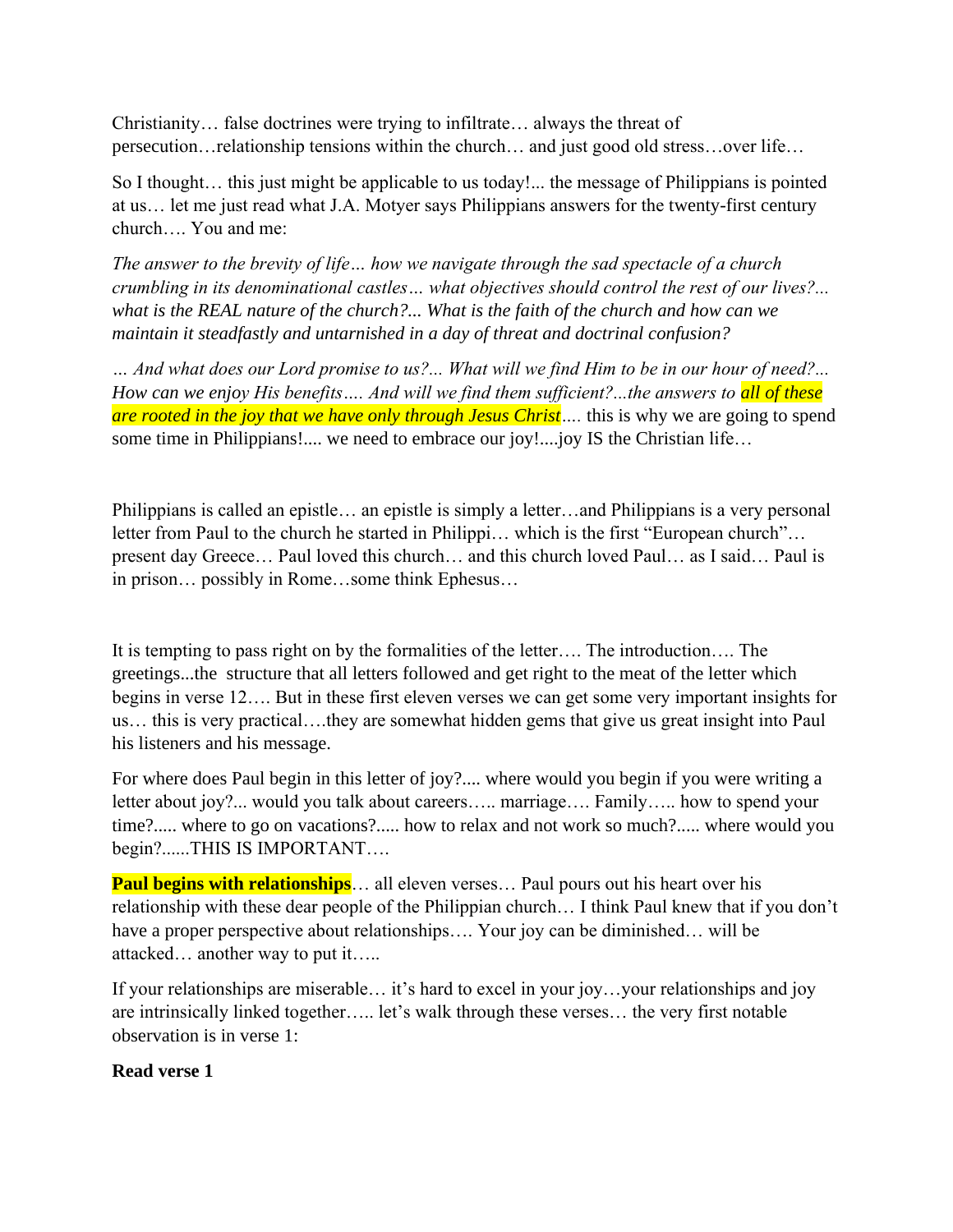The way Paul begins his letter defied the traditional letter writing rules of the day…[norms and conventions taken very seriously] just about every letter found in the first century had a pattern for the opening that went like this… *Name* to *Name* to *Greeting*….

A great example of this is found in Acts 23:26… the military commander in charge of Paul's imprisonment would write his letter to the governor of Judea like this: *Claudius Lysias, to His Excellency Governor Felix… greetings (Acts 23:26)* …Name to Name to Greeting…. All formal letters followed this structure…

What does Paul do?... he skillfully adapts the writing letter customs of the day so that the reader of his letters can discover his primary concerns in the very opening sentences… in other words… *Pauls' letters contain nothing meaningless*…but rather powerful expressions that reflect the gospel of Jesus Christ….

**Paul and Timothy bond-servants of Christ Jesus…** not just their names… but their status and position… they are bond-servants….let me read you verse one from a great new translation [you'll be hearing more about this translation this year]... the Legacy Bible... arguably the most literal English Bible in the Greek….

### **Paul and Timothy… SLAVES of Jesus Christ….**

Bond-Servant = more like an employee…

Doulos = Slave…. You were the master's servant… for life… no choice.

Slaves!... a description of someone owned by someone else….BUT only in this case… Paul and Timothy.... this was Voluntarily Slavery!... [Jesus Christ purchased us with His blood!]

So just in the opening verse… Paul tells his church that he and Timothy are willing, devoted, and determined permanent slaves to Jesus Christ!... and notice… they are slaves *of Jesus Christ*…. Not the church…. Or anything or anyone else…. Just slaves to Jesus….

**To all the saints** *in* **Christ Jesus who are at Philippi, including the overseers and deacons…**  all believers are saints… not because they are themselves righteous… but because they are **IN**  JESUS CHRIST…

No other religion makes this claim…. A Buddhist does not describe himself as IN BUDDHA… a Muslim would never claim that he is IN Mohammed…. They follow the teachings… but are not IN THEM!.... the followers of Jesus Christ are saints because they are IN JESUS….

**Grace to you and peace from our God our Father and the Lord Jesus Christ….** A great salutation…sure beats "greetings!"…Paul is so amazing… He knew that the form for a letter would be "*greetings*"…. The Greek word *chairo*… by changing the word ending to *charis*…it becomes a far superior term…..**grace**……Paul didn't just want a salutation… some formal nicety…. He wanted to deliver a message with significance… Grace and peace to you…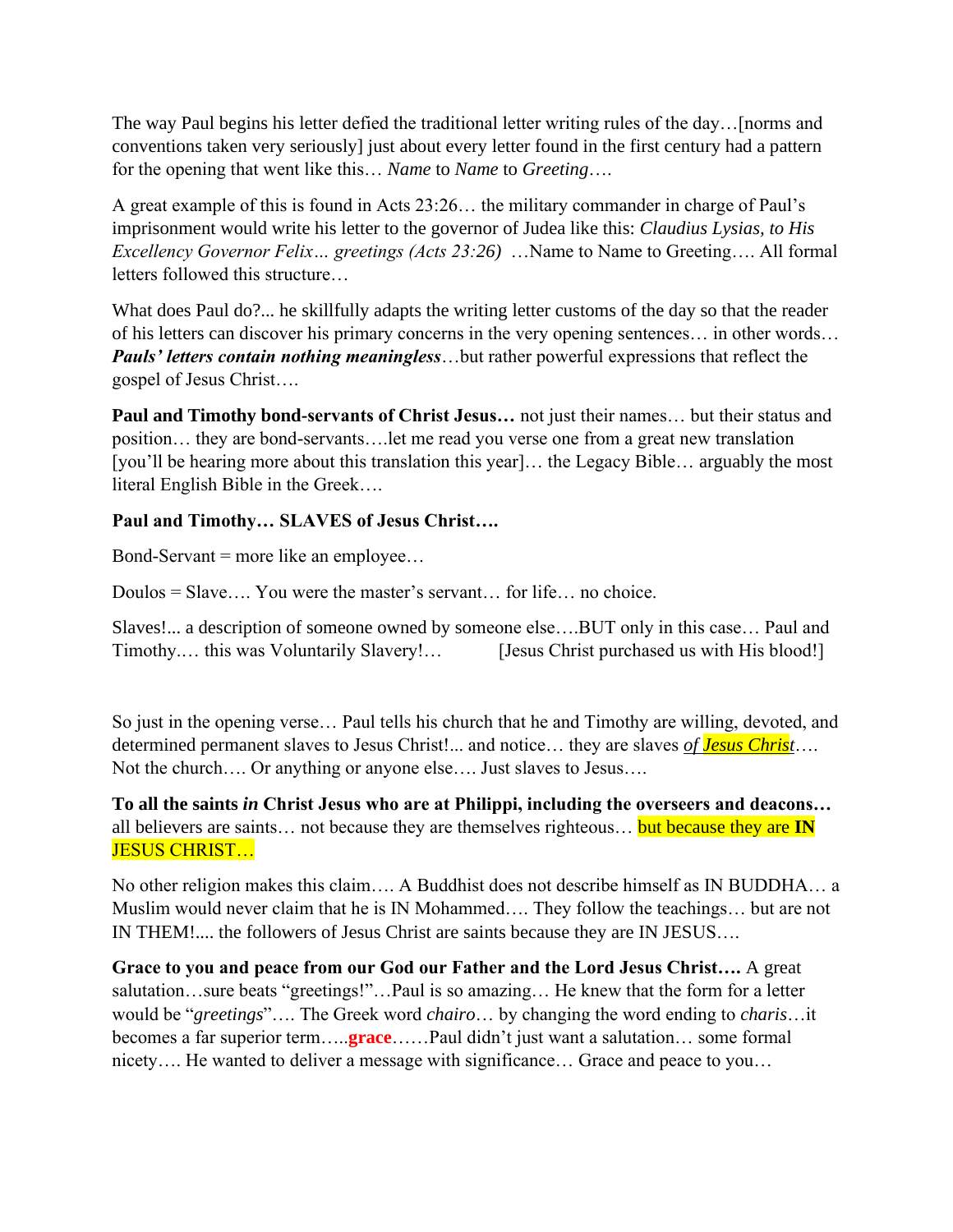grace is the supreme divine gift… paid for by the supreme sacrifice of all time… God's Son on the cross… and as a result… everlasting peace is the greatest blessing EVER!!!…the source of both is God the Father and Lord Jesus Christ…. That's the greeting…. But then he reveals to us some things about relationships that all of us need to hear….four things…

*There are at least four principles*…four specific elements of **Spirit engendered joy** as it relates to relationships… *specifically… with other believers*…these are very simple to understand...pretty straightforward.... But I'm going to tell you.... They are VERY hard to do!... In fact…you can't do them without the supernatural power of the Holy Spirit…. That is why they are Spirit engendered!

Engendered= *the cause of*…. The Spirit caused them…this isn't under YOUR power!

You desire them…you seek them…you make the decision to do them…because they are the result of the joy that is in you…all that . is the work and empowerment of the Holy Spirit within you.

I grappled with these for the last few weeks…I wondered *why* I struggle with these four things in my own relationships... **I** realized that I struggle LESS than I used to... that is because I am a spiritual work in progress just like everyone else….[God's doing His work in me verse 6…..]

The deeper my relationship goes with…in… Jesus…. The greater my joy will be… a joy completely centered on Him… and that will reflect in these four areas in my relationships with others….. before I give these to you… here's the

Key: it is *not* IF YOU DO THESE things you will have joy…. It is *because* you have joy that you do these things…and that you CAN do these things…the more you have turned yourself over to Christ…the more Christ has come into your life… the greater the joy you have….the greater joy you will have in your relationships with others.... See the dynamic? **[circular]** 

[Married people… you want a better marriage?.... you want to have a better relationship with your spouse?... go deeper with Jesus!...as you go deeper with Jesus you get a better relationship with your spouse…not to mention your joy will go through the roof!.. ]

### **1. Joy through being** *grateful* **for the people in your life.**

#### **Read verse 3**

The more grateful you are the more joy you will realize… the less grateful you are the more diminished your joy is… it's a fact… Paul is saying **EVERY TIME I think of you… I thank God for you….** There's a lot of decision making in that statement… because what is the natural thing for people to do when they think of someone? [one thing that is so prevalent today is the stress between people….]

Be honest… think of the people in your life… stop and really think about them… now… **are your first thoughts about them gratitude?....** not if you're normal!... It's probably more like... *they didn't do this one thing I wanted them to do… they're always late… they always leave their*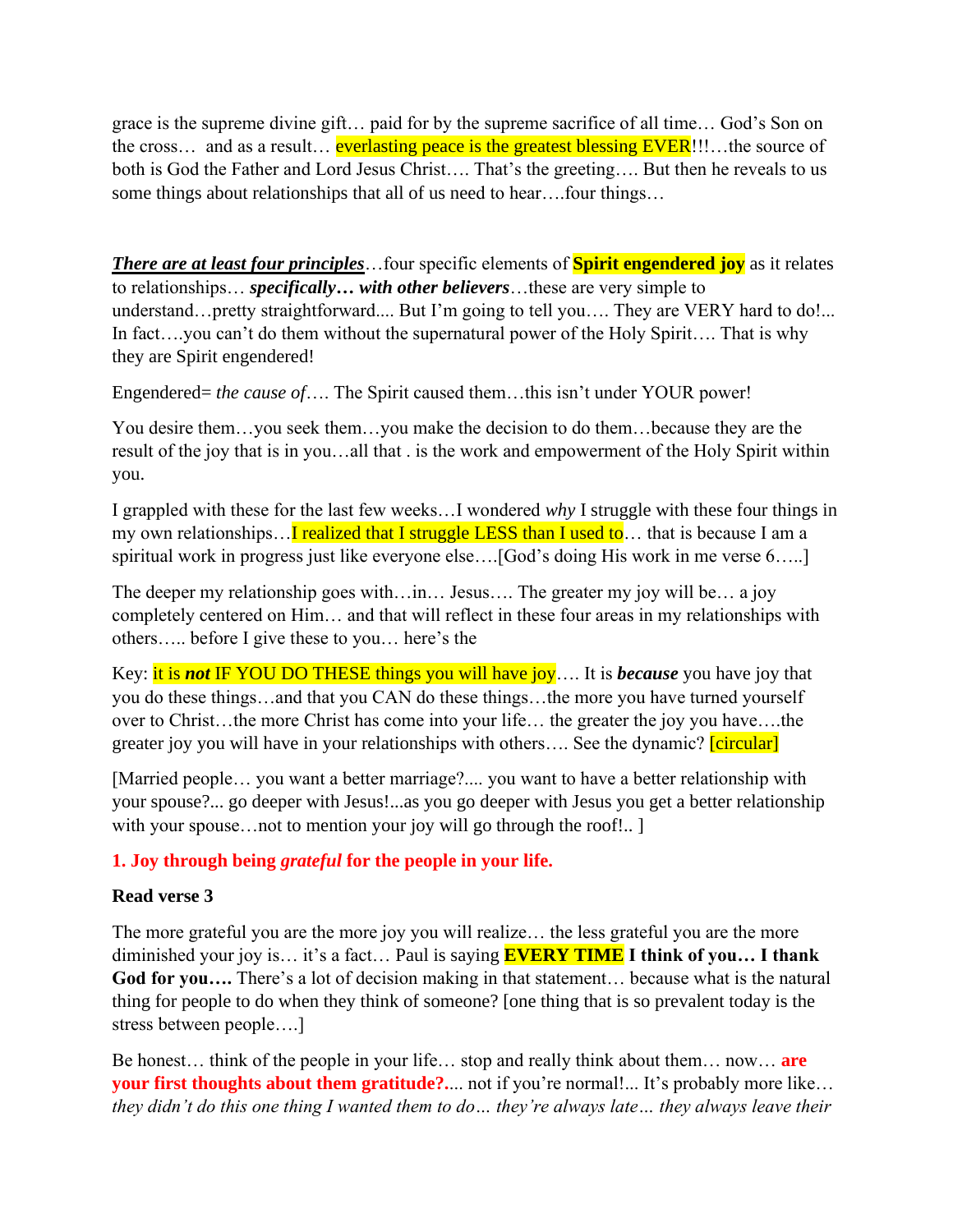*stuff in my way… I'm always having to clean up after them… they haven't been giving me any attention lately… we have problems…* 

Paul says…. *EVERYTIME I think of you… I am thankful for you*… wow… a miserable fact in humanity seems to be the longer you know someone…the closer you get to someone… the more you take them for granted… the more you focus on their faults… and the easier it is to remember the bad times than the good times…

[the more we know someone, the more we spend time with someone, the more important that person becomes in our lives… we tend to become more critical of them…that's natural]

We are by our very nature NOT contented people… our very nature we are discontented people… we are by nature critical people…

Paul's remembrance of these people… the Philippians… began with his second missionary journey… He and Silas had sat down and made plans to go Bithynia to establish a church…Acts 16 tells us about it… as they were set to go… the Holy Spirit basically said… *that's a nice thought… but I want you to go to Macedonia instead of Bithynia…* 

There's a great sermon in that passage!... how set are you in your plans?

Macedonia is present day Greece… where Philippi was… Paul and Silas get to Philippi… On the Sabbath day… the two men wanted to go to the synagogue to worship…. But there wasn't a synagogue in Philippi…

It takes ten Jewish men to form a synagogue…that's called a minyan…a minyan was ten men and apparently there wasn't a minyan… so no synagogue they went down to the river, hoping to find some Jewish worshippers so that they could also worship....

Interesting… why would they go to a riverside?... because if there were any Jews… they knew that they would have been by the riverside on the Sabbath…. Why… because in Psalm 137 it says that when the Jews were in captivity in Babylon… they went to the riverside and wept… and it became a custom for the Jews in captivity,…. In exile… to go to the river and weep,…. For they were away form their land… their home…they didn't have their place of worship…

The tradition grew… it became a custom that when there was no temple…no synagogue… Jews would find a riverside… go there and weep.. and worship…. That's what Paul and Silas did…they get to Philippi, no synogogue… they left Philippi and found a riverside… and found the Jews… but no men… *only women.*

One of the women was named Lydia… from Thyatira… it says she was **a "worshipper of God**"… that was a term for a gentile who came over to Judaism… the Lord had opened her heart to Christ through Paul…. She got baptized…

Lydia and her household became the first European converts to Christianity!... and she became the very nucleus of that new church in Philippi… from the very first day… Lydia opened her home to Paul and Silas…. She did everything she could to be hospitable to them…. That's one of the **I thank God in all my remembrance of you** people Paul was referring to.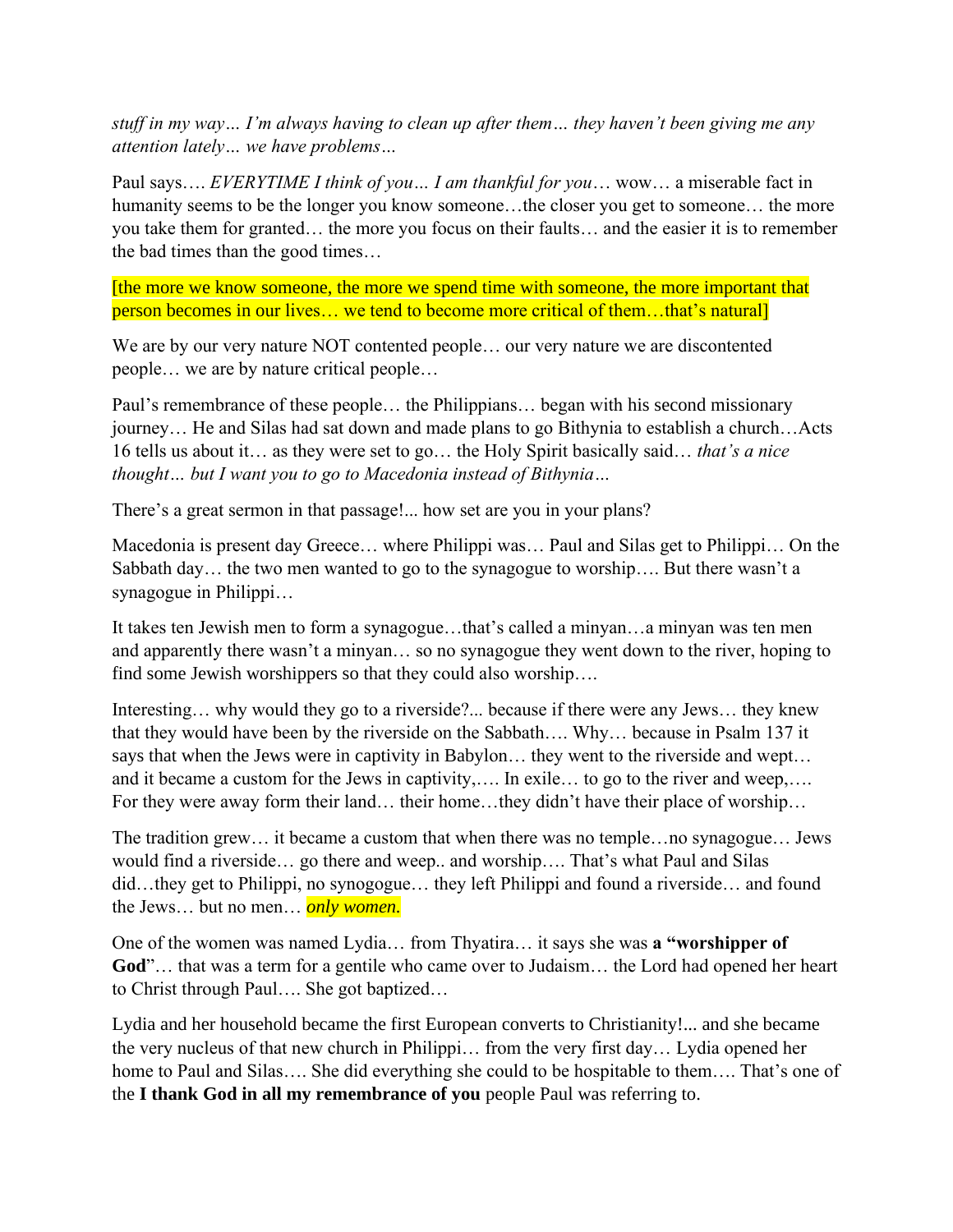I doubt that Lydia was above reproach… I'm sure she had some quality or something annoying about her… we know she was very wealthy… a great business person…she could have been a little arrogant… yet what Paul is saying is… *every time I think of you Lydia*…*I only remember the great things about you…and I thank God for you…* what if that was how we viewed all of our relationships!?....how much joy in our lives is forfeited because we chose to be critical rather than thankful of others in our lives?

Bottom line is we are all weird!... we area all full of faults… sometimes annoying.

**How many marriages have slipped into ungratefulness for each other…** only harping on the negatives…if each one of us would embrace this joy of being grateful for the people in our lives… your spouse… your family, children, friends, church family….. how that would change everything!

The truth about Paul… is that he actually could have been pretty bitter and critical about his experience at Philippi… it wasn't a great start up… back in Acts 16… right after we meet Lydia… it says that Paul and Silas went back to riverside… and there they met up with a demon possessed girl who was making money as a fortune teller.

Good story… read it… bottom line is they cast out the demons in the girl ruining her fortune telling business and the management…her masters didn't like that… losing the money they made off of her…so they seized Paul and Silas, dragged them to the marketplace before the authorities.

"And they said, '*These men are throwing our city into confusion, being Jews***,** *they're proclaiming customs not lawful for us to accept or to observe, being Romans… "They're violating our Roman customs***."** And then mob rule takes over, and you have a lynch mob, and the whole crowd rose up, and "the chief magistrates tore their robes off them and proceeded to order them to be beaten with rods"

"**They inflicted many blows on them, threw them into prison, commanding the jailer to guard them securely."** Of course, the jailer would pay with his life if he lost them. **He fastened their feet in the stocks."**

Paul and Silas had just been flayed open by a bundle of rods in the hands of experts that left their back a pulp, that often caused intense hemorrhaging, often caused injuries to organs, often smashed vertebra, crushed ribs, and could cause death.

So these aching, bleeding, limping men are then taken in, thrown into a deep, dark cell in the inner dungeon, and then they're put in stocks… **Not the kind of stocks that we think of** – we think of the English, that you drip your hands through, and sort of stick your feet through, and stick your head in, and sit like this.

The stocks that the Romans used had a series of holes extending further out. Depending on the size of the individual, they stretched the legs to the farthest possible extremity, and then locked them in those holes. And then they stretched the arms to the same extremity, and locked them there….hanging there in excruciating pain.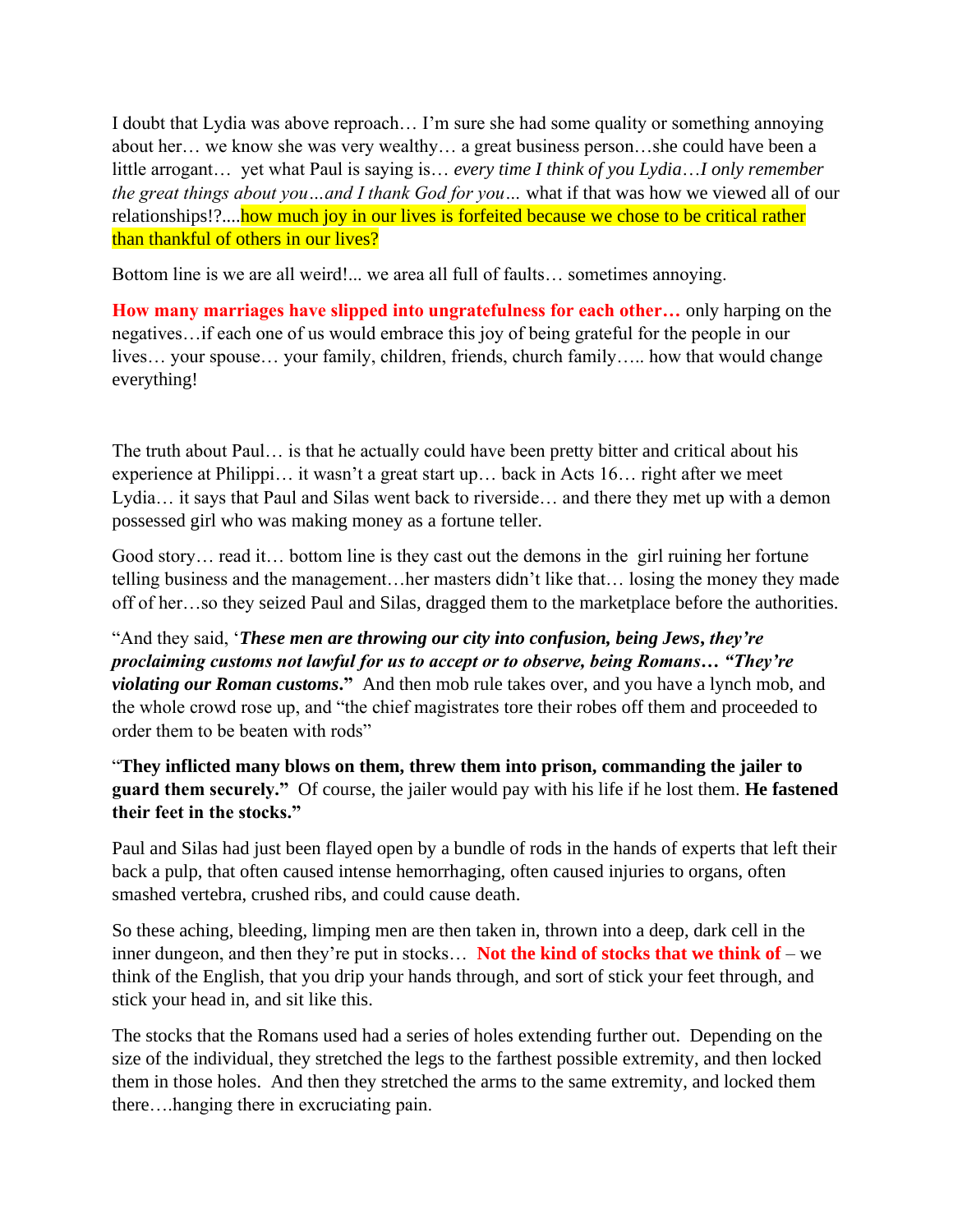And in that condition, they were placed in that inner dungeon, aching, bleeding, in a dark cell, cramping up in ways that we couldn't even imagine, along with the filth of the cell, the rats, in their own excrement – whatever it was, that was the condition. And why? Because these men lost their money when they lost their demon-possessed girl….

There they are in jail. And what is their attitude in jail? Verse 25: "**About midnight Paul and Silas were praying and" – what – "singing hymns of praise to God, and the prisoners were listening to them."**

You have to love how this story raps up… remember the jailer who would lose his life if these guys broke free?....

### **Read Acts 16:26-34**

Paul and Silas leave Philippi at the request of the officials.. …**The church in Philippi was born out of joy** – a joy unrelated to circumstances. They were alone. They were in pain. They faced the loss of their life. And they rejoiced!..... That's joy, that's not happiness, that's joy…so deep, and so profound, that nothing touches it.

They knew the joy which is a gift from God to those who believe… being produced in them by the Holy Spirit because they were willing to obey God... being mixed with trials, and they set their hope on future glory. That's why they knew that joy.... And it affected their relationships!....

*Every time* **I remember you I thank God for you….** What is that?.... *selected memory*!... not everything was wonderful rosy and delightful in Paul's life… but Paul CHOSE NOT to dwell on painful memories…had most people experienced what Paul experienced at Philippi, they would have shut the place out of their memories…

Paul had true joy…. Joy in remembering his Philippian brothers and sisters in Christ…. To do so… he had to have selected memory!... he selected to remember the good things…and he forgot the past!... wouldn't we benefit from doing the same?

[Two women were talking…. One said to the other.. *don't you remember when your husband did ----------------?* And the other said…. *I distinctly remember forgetting that!*]Paul had a lot of reasons to hold some bad memories of Philippi…. He focused on the good….. that is the mark of a truly joyful person…

# **2. The joy of praying with joy for the people in your life.**

### ( I struggle with this…) **Read verses 3-4**

Now…. For a moment… think of someone who really irritates you… *don't look at them.. think about them!...* do you pray for them?... it was a joy for Paul to pray for everybody…. "**you all**"… if we are honest with each other… we would admit there are some things about the people in our lives we would like to change…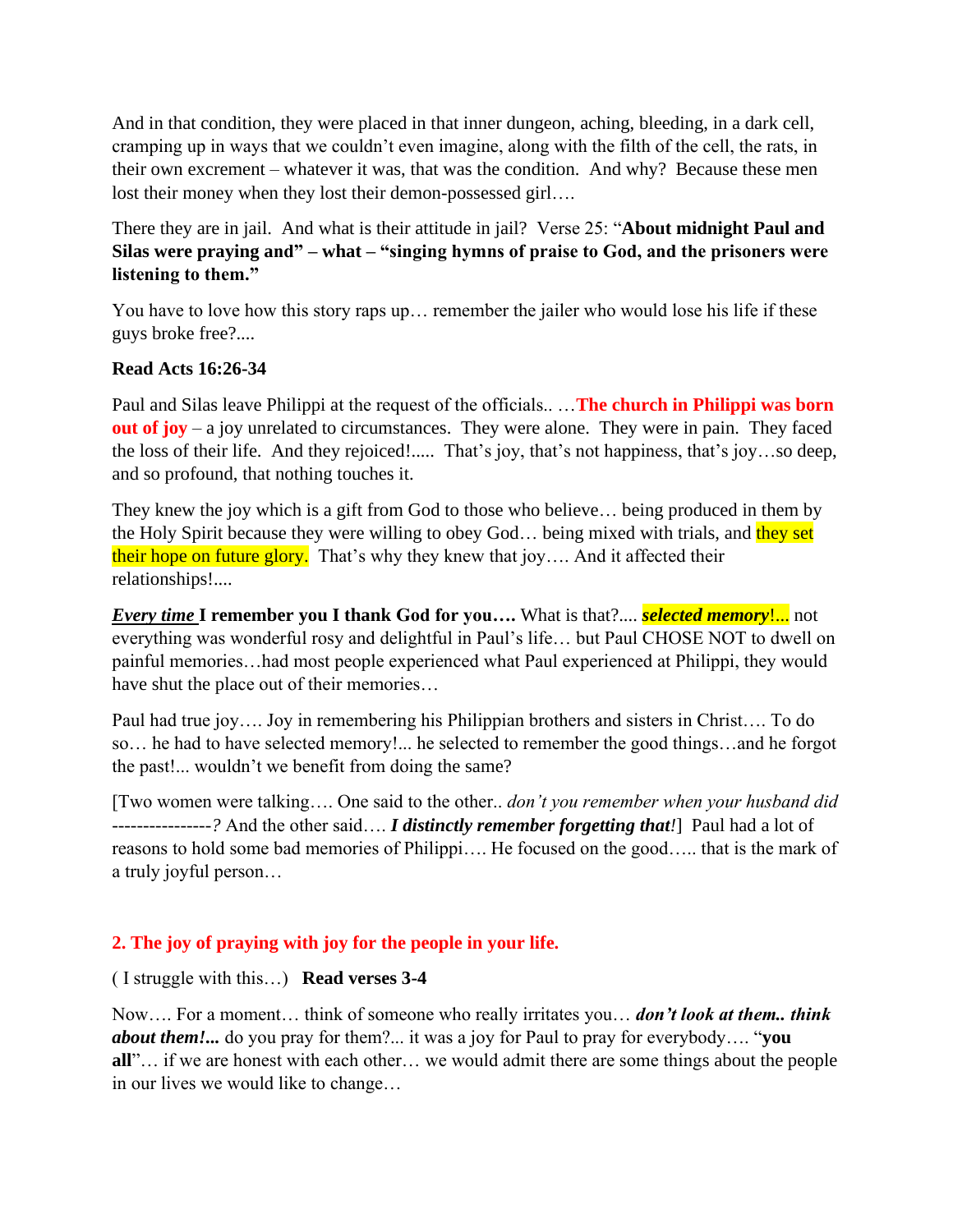Not so much change something about our life…. But others… *If he would just do this… if she would just do that… what's wrong with them?...* we are professionals at knowing what other people need to change about themselves!... but WE CAN'T CHANGE THEM!

You can't change anybody BUT yourself.... **But you can pray**... and God can change them... pray and it is no longer your problem!...

If I go up to someone and say…. *You are so selfish…you make so many stupid decisions you drive me nuts!... you compromise everything you do… you act like the devil…* how's that going to go over?... what will that achieve?... nothing good!.... even if all that is true… you won't change a thing about that person….

the quickest way to change a bad relationship into a good one is to pray for it…. It will change you and it will change them…. *What do I pray?...* Paul gives us a great example in verses 9-11

### **Read verses 9-11**

So… four things you pray…. About ALL your relationships… your spouse…children… friends… workmates….

1. Pray that they will grow in love.

2. Pray that they… the people in your life will make wise choices….

3. Pray they will live with integrity… Paul says I pray you will approve the things which are excellent…

4. Pray that they will become like Jesus. **Read verse 11**

What is the fruit?.... ahhh…..... fruit on the vine?...

### **All those things listed in Galatians 5:22-23… love…joy…peace…patience…kindness on**

What is the fruit?..... *the qualities of Jesus* ... pray that they will become like Jesus... you can pray these four things for me every day of the week!.... all four of those things covers those four negative things I previously said!... but God is the change agent in prayer…

# **3. The joy of expecting the best from others**

### **Read verses 5-6**

What is normal is that we expect the worse in people... it is far easier being critical and expecting disappointment…expecting them to let us down… Paul shows us that joy includes expecting the best from others…other brother and sisters in Christ…

"**I am confident**"… *I am confident that God is going to keep making you more and more like His Son Jesus Christ… from this day forward… you will get better and better and better*… that's a whole lot different than *I know you're going to mess up.. I know you're going to fail…*

Its like a parent watching his child in a race… the child slips and falls to the ground… a good parent isn't going to yell out….. YOU WIMP! I KNEW YOU WOULD DO THAT!.... no…. a good parent will yell out… YOU CAN DO THIS! GET UP… I KNOW YOU CAN! I BELIEVE IN YOU!...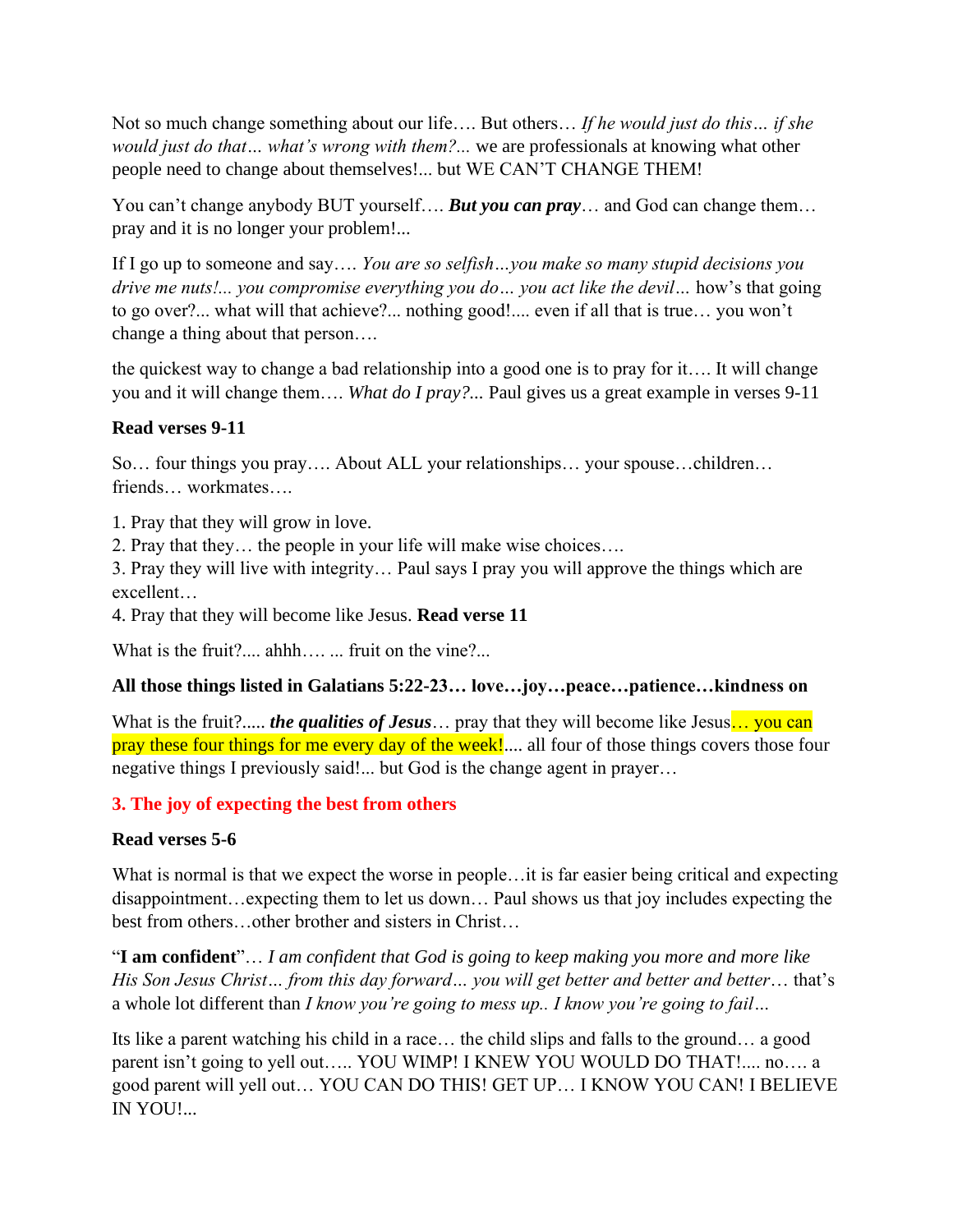That's what God does for you when you stumble… that is what you should do when others stumble…

Paul can have great joy in his expectations in his brothers and sisters in Christ because his confidence is NOT in the person... the reason Paul has confidence in someone isn't because of that person…. His confidence is in **the one who began a good work in you…..** who was that?

God!...I believe specifically it is the Holy Spirit…. Paul says something similar in Galatians 3:3… **Having begun by the Spirit, are you now being perfected by the flesh?...** what is the good work that has been started in that person?.... his salvation… and his sanctification… God began that great work… and through His continuing grace…. He will perfect it to the end…

These are such encouraging words from Paul to his church at Philippi… some of them may have begun to get discouraged…. Let down in their faith… Paul doesn't say…. Yeah… things are pretty miserable, hang it up!...

He says…. I AM CONFIDENT…. *You are going to be developed into the person God wants and intends you to be*…. I heard an older preacher teaching younger preachers how to preach…. He said *Don't tell it like it is… tell it like it could be….* I had to let that run through my head…I'm a big *tell it like it is* guy… but I see it… some preachers pride themselves in "*Just telling it like it is" and that's it!*… that's wonderful… but that doesn't change anybody…

I do think some people love it when a preacher preaches condemning sermons… they're like spiritual masochists... *that was so good… you really told it how it is… lets go home and be miserable!... what a great Sunday!*... *can't wait to come back next Sunday and let Dan whip us some more! That's such a great sermon it made me feel so bad…* 

Paul is giving encouragement in what they *could become… not what they are*… *God's going to continue to perfect you!...* There is such joy in that expectation both for Paul and for those he's writing to

### **4. The joy of affection for others.**

#### **Read verses 7-8**

"*There can be no greater or more exhilarating joy than produced by deep, abiding and genuine affection for others*"…. Sure…People love with their minds…. But Paul includes the heart… **I have you in my heart…** *it is more than intellectual… I have great feelings for you!*

I have found that when people are not in my heart they are on my nerves!.... and I need to move them over to my heart!.... and I literally consciously move them back over to my heart… I do this all the time!...sometimes it takes a week or two….maybe three!

When they are in my heart… I feel FOR THEM… I am concerned FOR THEM… I want the best FOR THEM… when I let them slide off my heart and on to my nerves… it's ABOUT ME… and how they bug me…